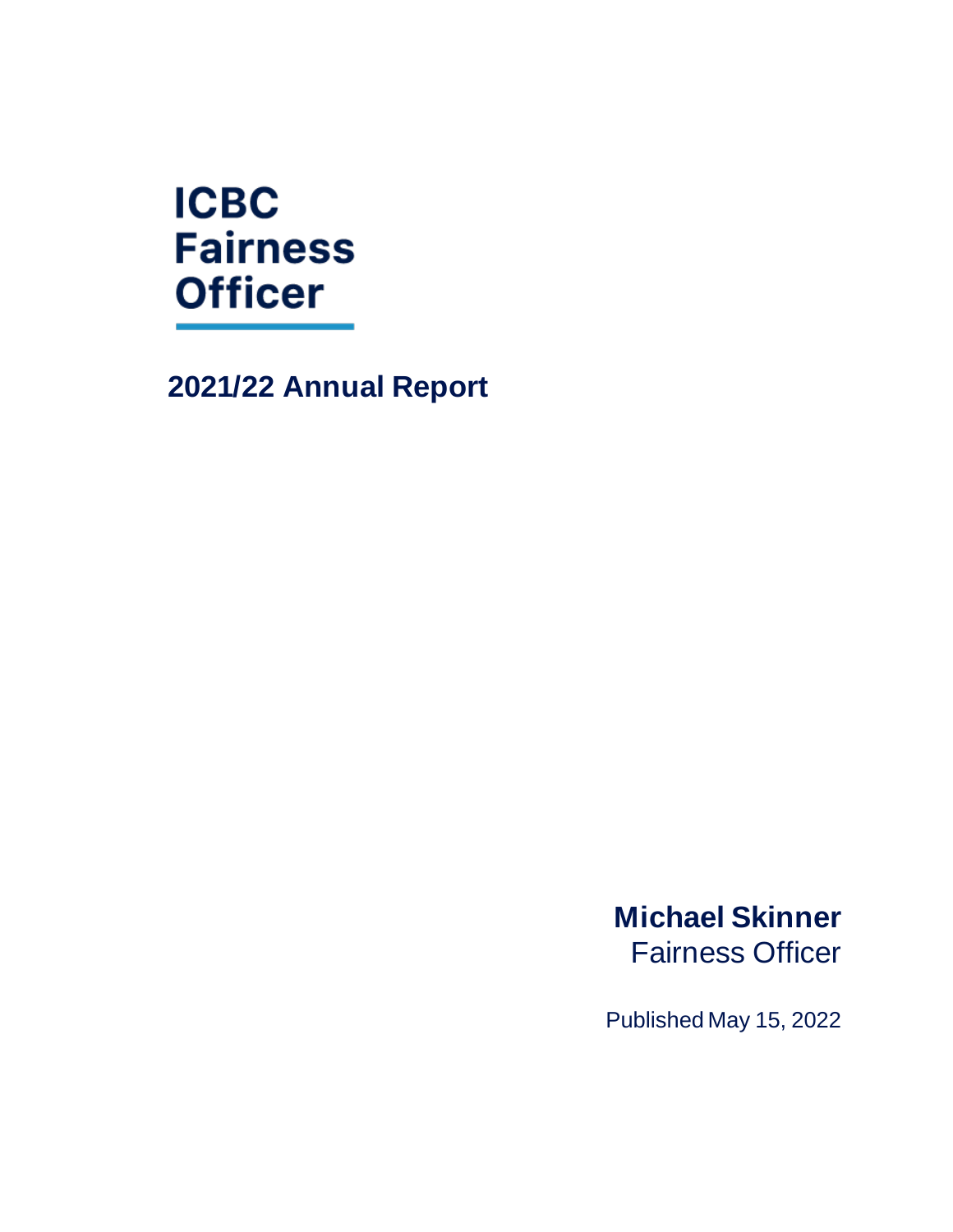## **Table of Contents**

| • Case Summaries                                      |
|-------------------------------------------------------|
| • Case(s) Requiring a Fairness Officer Recommendation |
| • Terms and Conditions for the ICBC Fairness Officer  |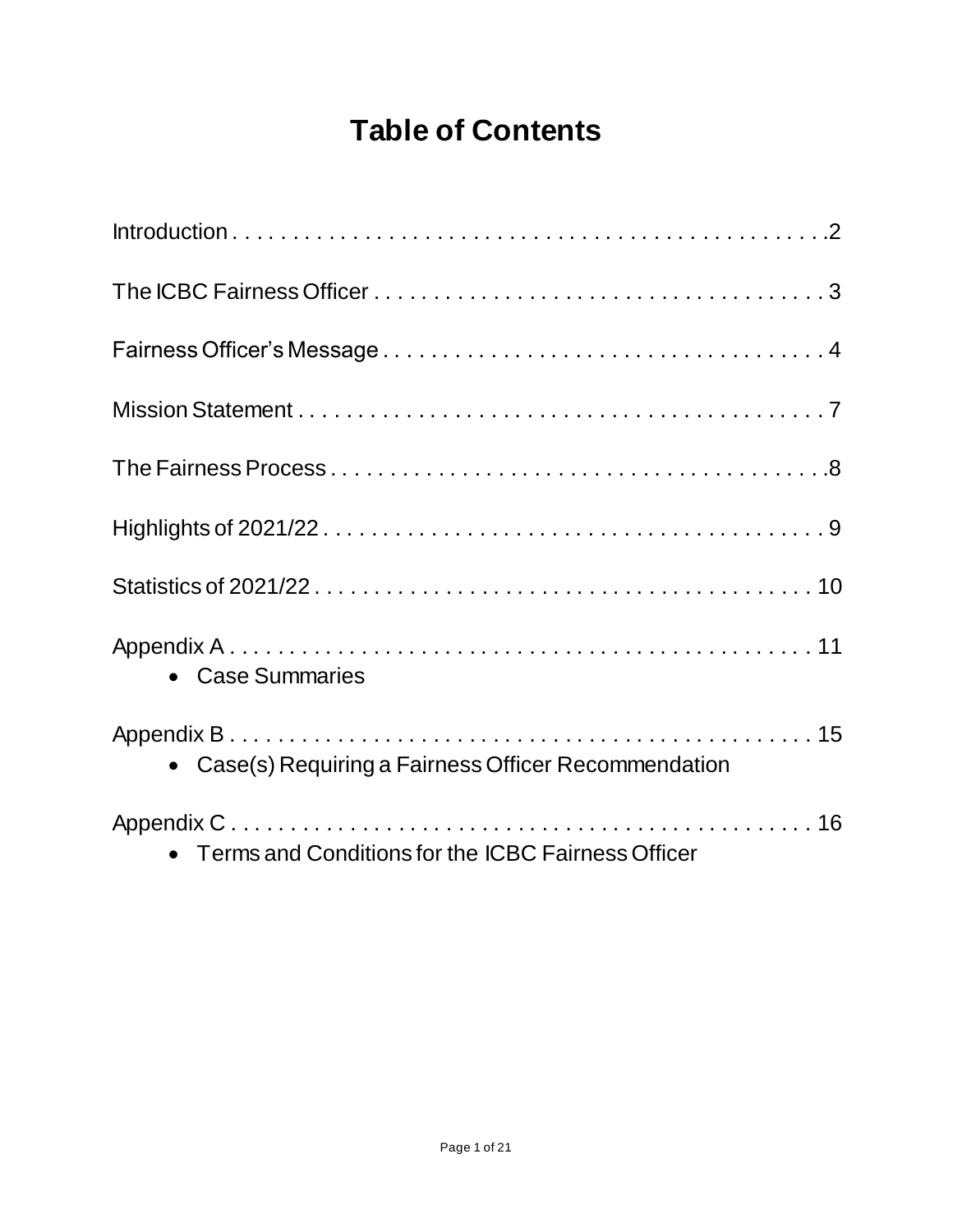## **Introduction**

The Annual Report of the ICBC Fairness Officer is a summary of activities in 2021/22. The report is a requirement of the Fairness Officer's Terms and Conditions, outlined in Appendix C.

This report includes:

- Fairness Officer professional biography, and personal message from the Fairness Officer
- The concept and elements of the Office of the ICBC Fairness Officer, with some examples of customer complaints and resolved cases
- Statistics from 2020/21 (12 month fiscal year: November 1, 2021 March 31, 2022)
- Terms and Conditions for the Fairness Officer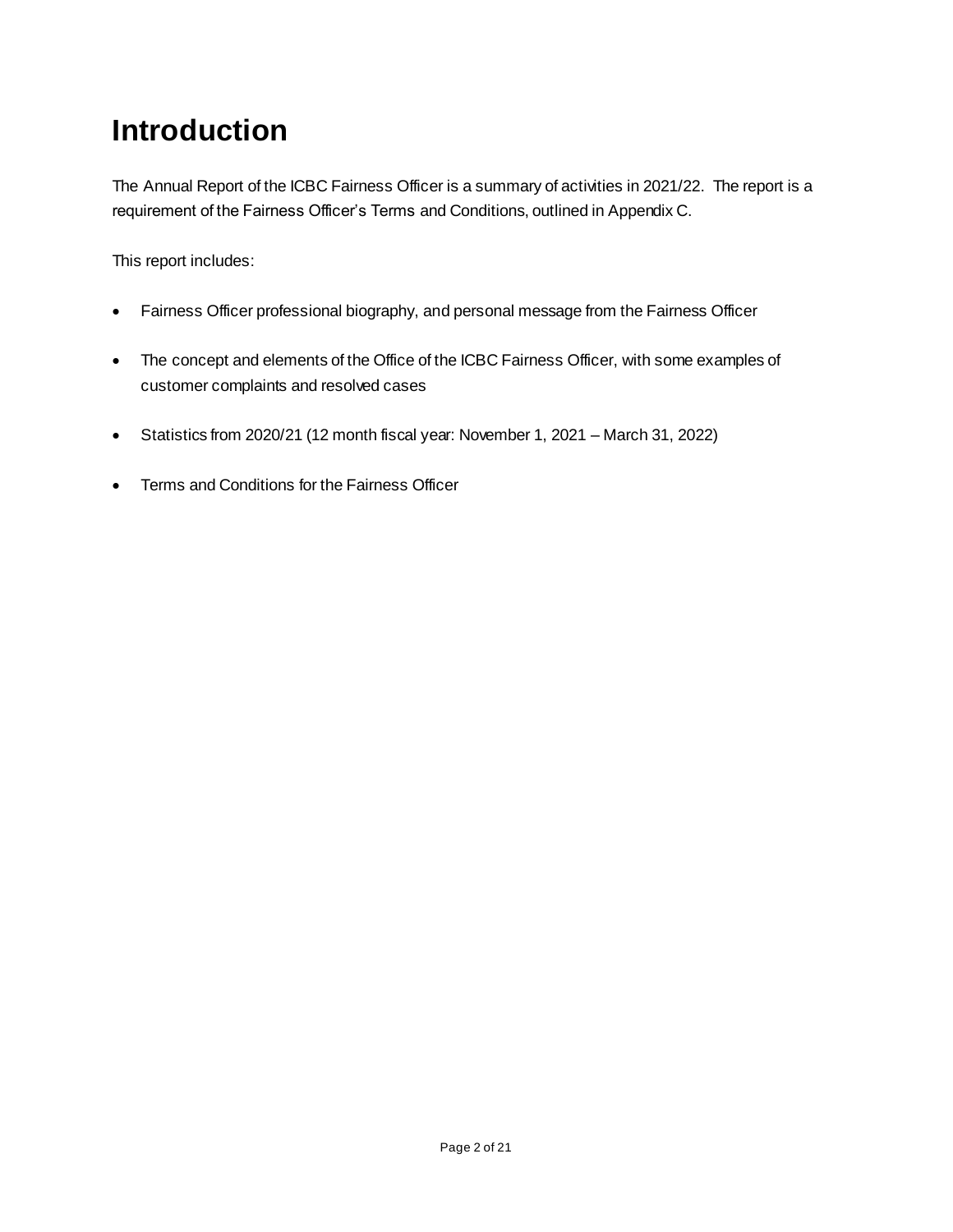## **The ICBC Fairness Officer**

Michael Skinner is an experienced investigator, administrator and dispute resolution specialist. In his 30 year public sector career he has served as Executive Director of the Health Professions Review Board and led civil justice reform projects with the Dispute Resolution Office at the B.C. Ministry of Attorney General. His extensive work with two Offices of the British Columbia legislature – the Office of the Information and Privacy Commissioner and Office of the Ombudsperson – shaped his commitment to multi-party dispute resolution, complex investigations and major public reporting. He has authored several significant public reports incorporating recommendations for systemic reform.

Prior to his public sector career, Michael practiced as a barrister at two Vancouver law firms from 1982 to 1987, focusing on personal injury and general litigation. He is currently a director with the B.C. Council of Administrative Tribunals and a former member of the Law Society of B.C. and the British Columbia and American Trial Lawyers Associations. He obtained his law degree from the University of British Columbia after acquiring a business administration degree at the University of Alberta. He is active in community justice and relief organizations in the city of Victoria. He began his tenure as ICBC Fairness Officer on June 12, 2021, and was formally confirmed by Order in Council appointment July 12, 2021.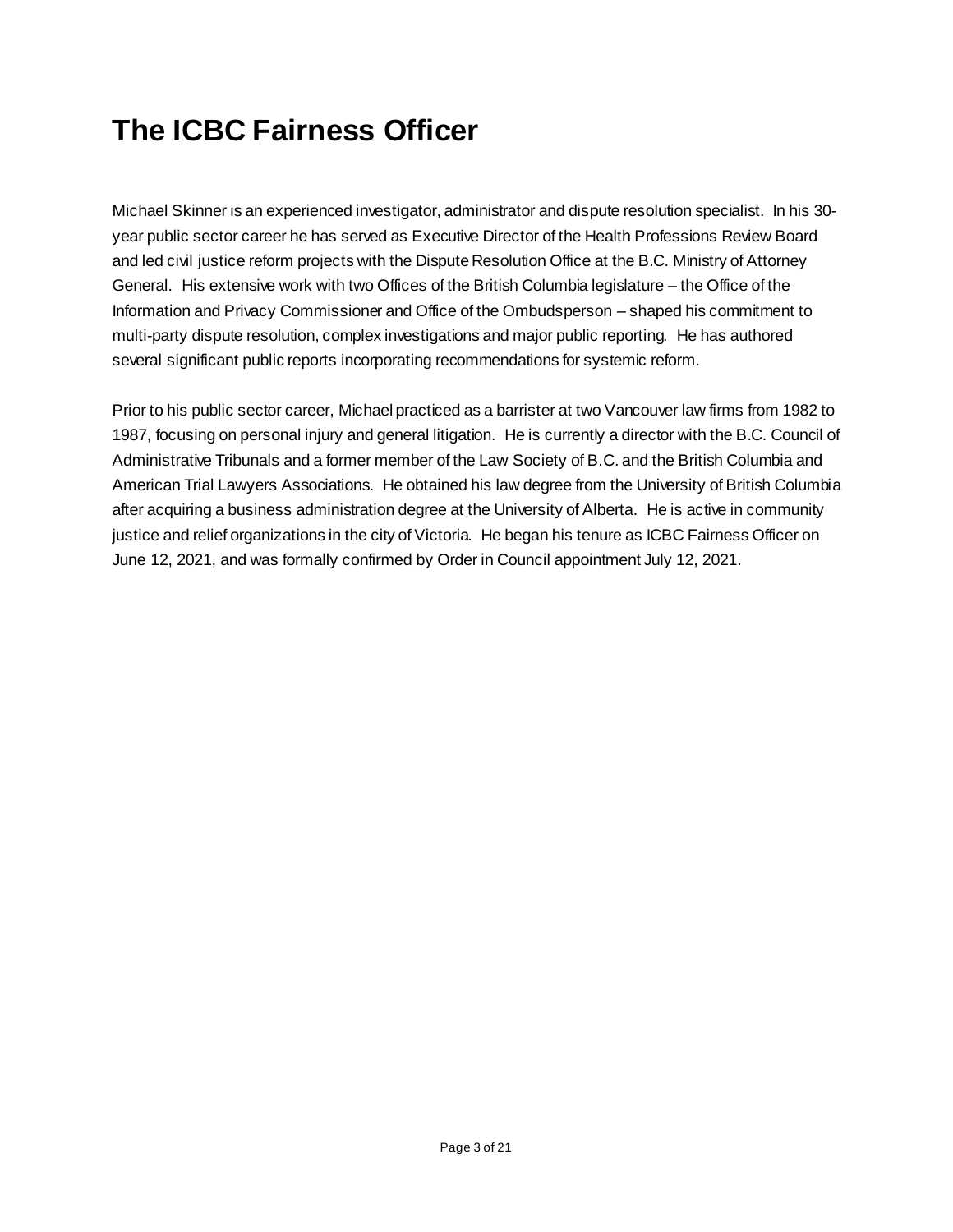## **Fairness Officer's Message**

\_\_\_\_\_\_\_\_\_\_\_\_\_\_\_\_\_\_\_\_\_\_\_\_\_\_\_\_\_\_\_\_\_\_\_\_\_\_\_\_\_\_\_\_\_\_\_\_\_\_\_\_\_

## UBC Law School, Fall 1978 Torts class, 1st year cohort

The professor put the facts of the case to the class: Two young boys, about 6 years old, pulled a chair out from behind an elderly woman as she was sitting down. The woman fell backward, sustaining significant injuries. Task for the class: construct a theory of liability in this case.

Throwing common sense behind and mustering all the ignorance of human nature that could possibly be demonstrated by an early 20-something law student, I offered the insight that children of such tender years were incapable of a malicious conspiracy.

The prof, with a predatory grin, locked eyes with me. I was the dumb fish and he was the shark. "Oh yeah?" he shot back. "How many kids have YOU got?"

The prof was Peter Burns, later Peter Burns QC, dean of UBC Law School, member of many advisory panels and law reform commissions, and most recently my predecessor in the position of Fairness Commissioner for ICBC. While that witty retort 44 years ago was effective (the class roared with laughter while I tried to disappear into my seat), it also illustrated an essential and enduring truth: law is about humanity. Human behaviour – and misbehaviour, or "malfeasance" – incentives, deterrents, the ordering and protection of society, are what the law, both civil and criminal, is about. Those involved with designing structures of law and regulation are faced with the never-ending challenge of doing the right thing. The most carefully-crafted structures carry with them an unavoidable potential for unintended consequences. And when the structure is a public insurance program serving millions of persons with a vast range of specialized needs, the resulting complexity makes the occasional unforeseen result a virtual certainty.

That's where the Fairness Officer – my position, created in the summer of 2021 – comes in. I build on the fine work carried out by Fairness Commissioner Peter Burns over 16 years, from 2005 to 2021. I am grateful for the example he set in rigorous examination of complaints, clear thinking and writing, and demonstrating a keen eye for unintended consequences. He demonstrated consistent independence of thought, while at the same time acknowledging the humanity of those persons who make the system work. In the brief period of time I have been in this position I have found without exception that the people I deal with at the Insurance Corporation, particularly those in the Fair Practices Office, with whom I deal most frequently, are motivated to do the right thing. They recognize that an insurance program is, at its core, about a shared response to the unavoidable risks associated with daily living.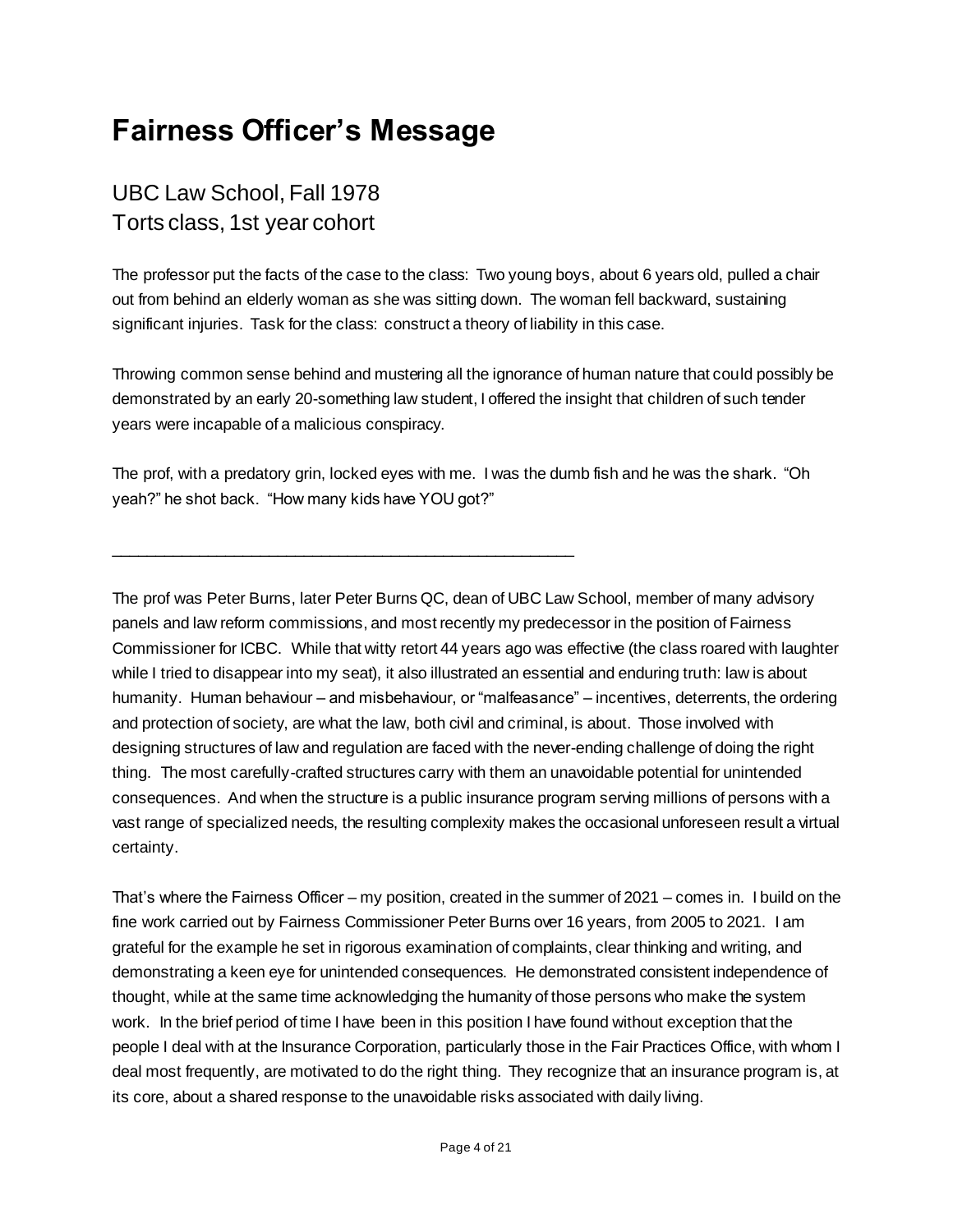That does not mean that insurance is another form of humanitarian aid program: it is a business built on legal requirements and contracts between the insurer and insured. Around the world, insurance law for centuries has required open communication between the parties and uberima fides – utmost good faith and honest dealing.

However, between carefully-structured law on one hand and unintended consequences on the other, lie gradations of interpretation where a Fairness Officer can offer an independent perspective, and spot opportunities for resolution, at a reasonable distance from the arena of business. Mine is a specialized type of Ombuds position, focusing on the operations of the Insurance Corporation, as contrasted with the broad jurisdiction of the provincial Office of the Ombudsperson that covers hundreds of "authorities". These include provincial, municipal and other organizations, including the Insurance Corporation, where the Ombudsperson can look at matters beyond my jurisdiction as described in the *Insurance Corporation Act* (ICA) and the companion *Fairness Officer Regulation*.

The Fairness Officer's authority is limited to investigating and recommending on matters of process – that is all. Far from being powerless, the central strength of the position is independence and insulation from the distracting or destructive influence of order making, where there are inevitably winners and losers. The true power of the institution is demonstrated, as I learned in the 1980s during my time with the provincial Ombuds Office, through "thorough investigation, balanced analysis and respectful reporting." When that is done, the recommendations are typically accepted and implemented. I say that while looking to the past, and hopefully the future.

That is the perspective and ethos I attempt to bring to this work. This is fundamentally a collaborative enterprise, requiring and receiving the cooperation of the people at ICBC who deal with an endless range of issues and challenges on a daily basis. I am pleased that one of the provisions in the amendments to the ICA that created the position of Fairness Officer is the power to "make recommendations about systemic problems with the fairness of corporation processes" (section 56 of the ICA, for those who are interested). This is where a Fairness Officer can provide the biggest bang for the buck, so to speak, by observing trends, listening to both the details and tenor of complaints, and ferreting out processes or provisions that lead to unfair results. It is the most challenging and satisfying aspect of the work.

### Practical Observations

I started my appointment with job #1 set out in my terms and conditions letter (included in this report) being setting up the office, getting to know key players at the Corporation, immersing myself in the details of the new non-adversarial Enhanced Care regime, and hiring a Registrar/Executive Assistant/sensible sounding board in the person of Deidre Matheson, an accomplished complaints management professional with extensive experience at the Office of the Ombudsperson. I'm happy to have her (virtual, as we enter year 3 of the pandemic) assistance and wise counsel.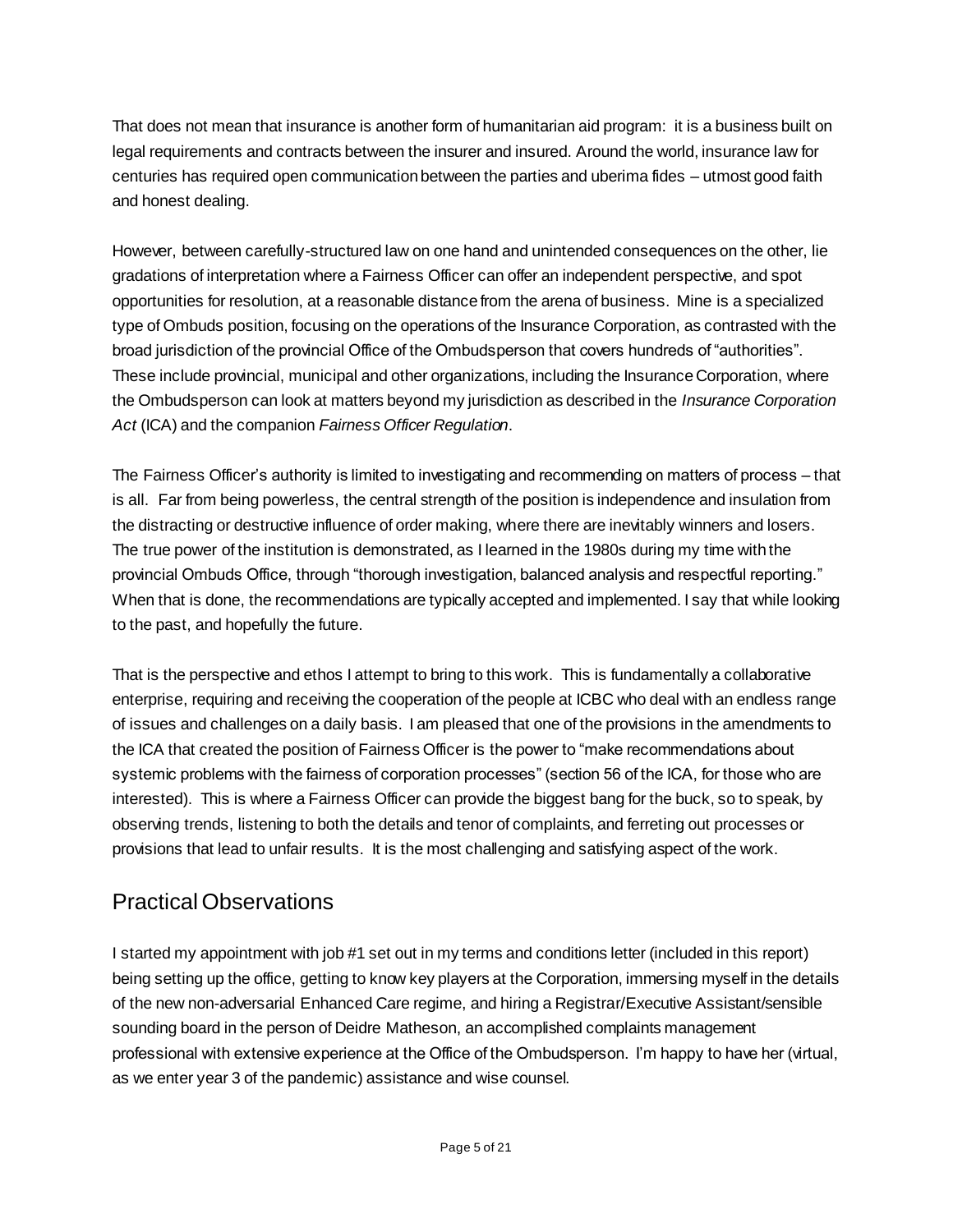I oversee a process mostly unchanged from that carried on by Fairness Commissioner Peter Burns. The Fair Practices Office (FPO) gets the first opportunity to investigate internally and attempt to resolve complaints; complainants dissatisfied with FPO outcomes then have the right to file a complaint with my office. The steps are outlined in greater detail in the process chart in this report. As I note, the process is mostly unchanged as there is no compelling reason to change it. It is consistent with most investigative processes at Ombuds offices and similar institutions in Canada and around the world. I have the authority – and the duty – to develop procedural rules to govern the operation of my office, and will do that as appropriate in response to experience gained in the months and years ahead.

As my office formally began accepting and investigating complaints in November of 2021, and as noted above, those complaints have to first go through the FPO investigation and reporting process, there was a time lag resulting in only a small number of complaints (17) being received in the last five months of this fiscal year, November to March. While the office has approximately a dozen cases on the go at present, four were completed before March 31. Case summaries are included in this report.

Lastly, with the fundamental and comprehensive overhaul of ICBC processes that is represented by the new Enhanced Care model, it will be a matter of interest to compare complaint numbers with those encountered by my predecessor, who dealt until the last year of his tenure with the adversarial litigationbased model of insurance claims and dispute resolution. I look forward to assisting the Insurance Corporation to set ever higher standards of fairness as it works through the business of making this new model work.

Respectfully submitted,

Michael Skinner ICBC Fairness Officer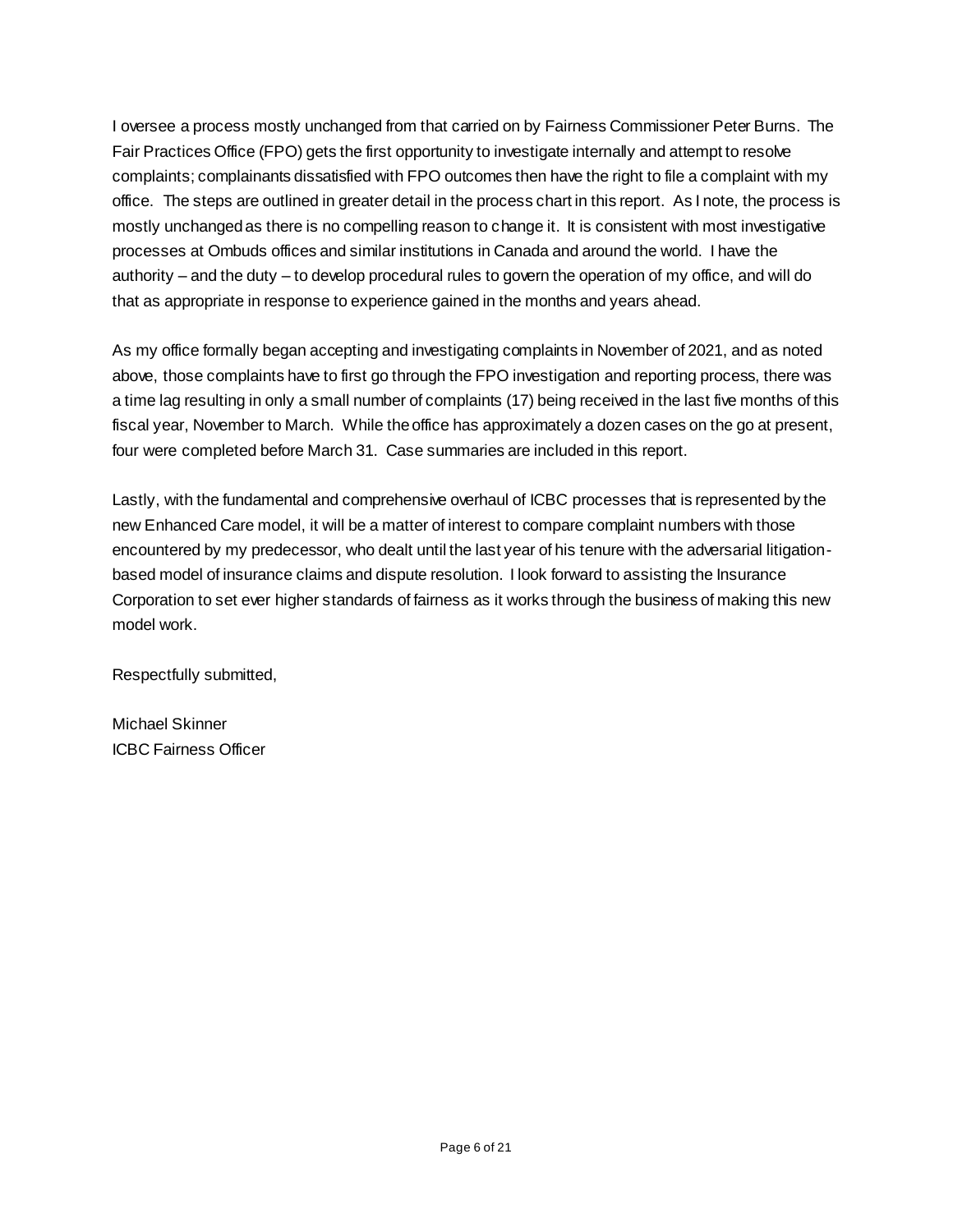## **Mission Statement**

To ensure customers affected by ICBC's products, services or decisions are treated fairly in all matters of process and administration.

## Role and Authority

The ICBC Fairness Officer will focus on ensuring the Corporation's decisions, actions and practices are transparent and fair, while further strengthening public trust in ICBC as dedicated to providing affordable auto insurance coverage and caring for people who are injured in a crash.

The Fairness Officer will have the authority to review and make recommendations to resolve customer complaints about the policy and process ICBC used to make a decision in their case. The officer may also make broader systemic recommendations to enhance fair decision-making.

Under the Fairness Officer Regulation, the officer will report annually on complaints received. ICBC will provide an annual report to the Minister responsible for ICBC, outlining its response to any recommendations made by the officer, which will be made publicly available. Amendments to the *Insurance Corporation Act* received Royal Assent on March 25, 2021, and regulations approved on June 2, 2021, provide further parameters for the role of the Fairness Officer.

## The Fairness Officer must be:

- **Totally independent**, in particular, the Fairness Officer is independent of ICBC and any prior decisions that may have been made by ICBC
- **Impartial** in all respects
- **Accessible** to the public in writing and online
- **Responsive** to those who write

## Upon completion of a review, the Fairness Officer may:

- Refer the matter back to ICBC for reconsideration.
- Make a specific recommendation to ICBC that the complaint be resolved in a particular manner. Should ICBC reject the Fairness Officer's recommendation, the Fairness Officer is empowered to take the matter directly to the Board of Directors of ICBC. If the Board rejects the recommendation, the Fairness Officer is empowered to take that matter to the public through the press where appropriate.
- Dismiss the complaint if the Fairness Officer finds no unfairness on the part of ICBC or its employees.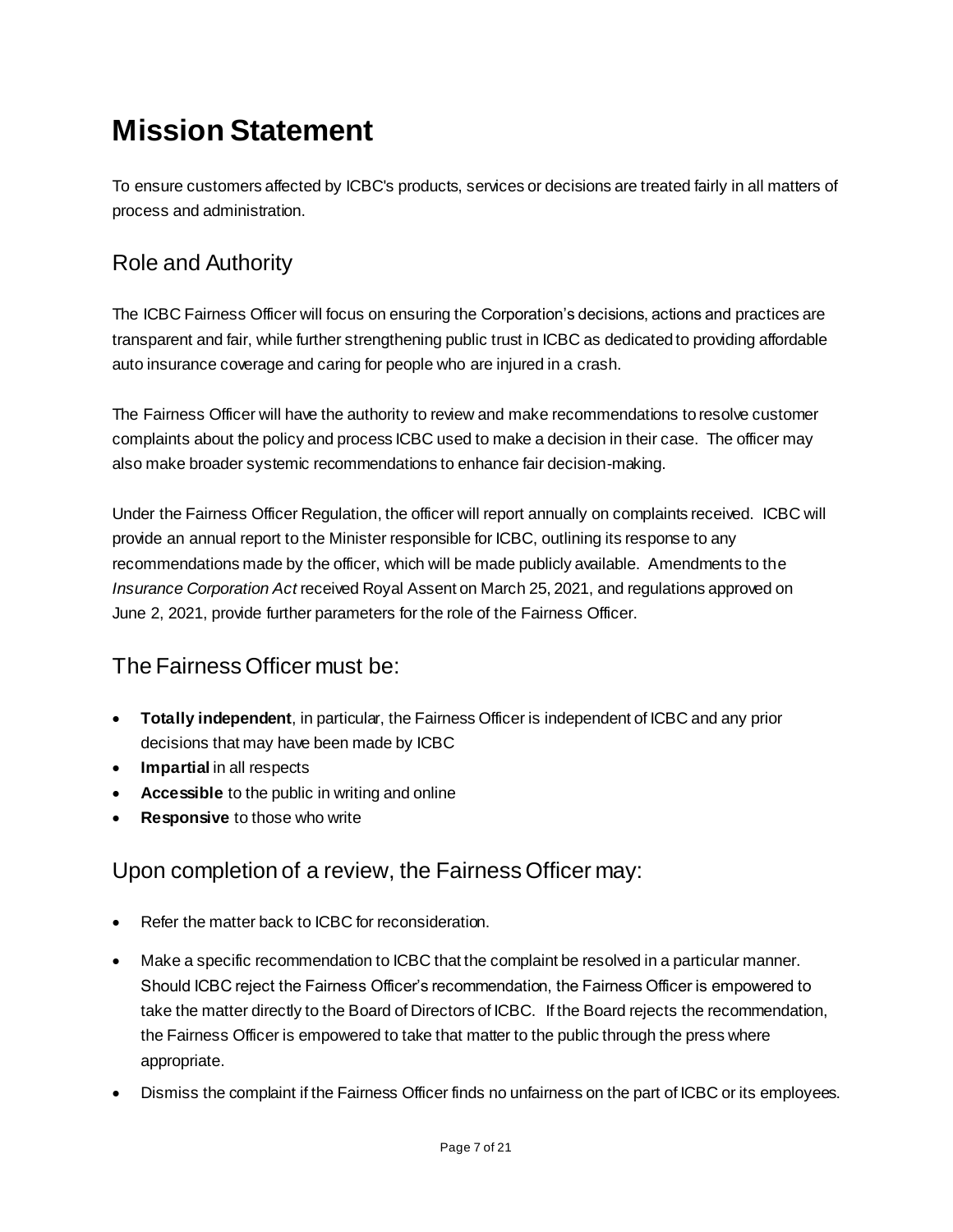## **The Fairness Process**

#### **Customer**

Customer writes to the Fairness Officer with their concern Note: process presumes that customer will attempt resolution through ICBC Fair Practices Office before contacting Fairness Officer



## Fair Practices Office

If the ICBC Fair Practices Office has not previously reviewed the customer's concern, a Fair Practices Advisor will review the issue and respond directly to the customer



### **Customer**

If the customer feels their concerns have not been fully addressed by the Fair Practices Office, they can proceed to the Fairness Officer for a review and decision



### Fair Practices Office

Fair Practices Office provides the Fairness Officer with a detailed summary report that outlines the customer's concern and ICBC's attempts to resolve the issue



### Fairness Officer

The Fairness Officer reviews the customer's concerns along with ICBC's summary report. They may request a meeting with relevant ICBC staff or managers in order to fully understand ICBC's policies, procedures, or decisions. The Fairness Officer may take further investigative steps they consider necessary. The Fairness Officer provides a written decision to the customer and ICBC, which may include recommendations either specific to the case or broadly systemic in nature.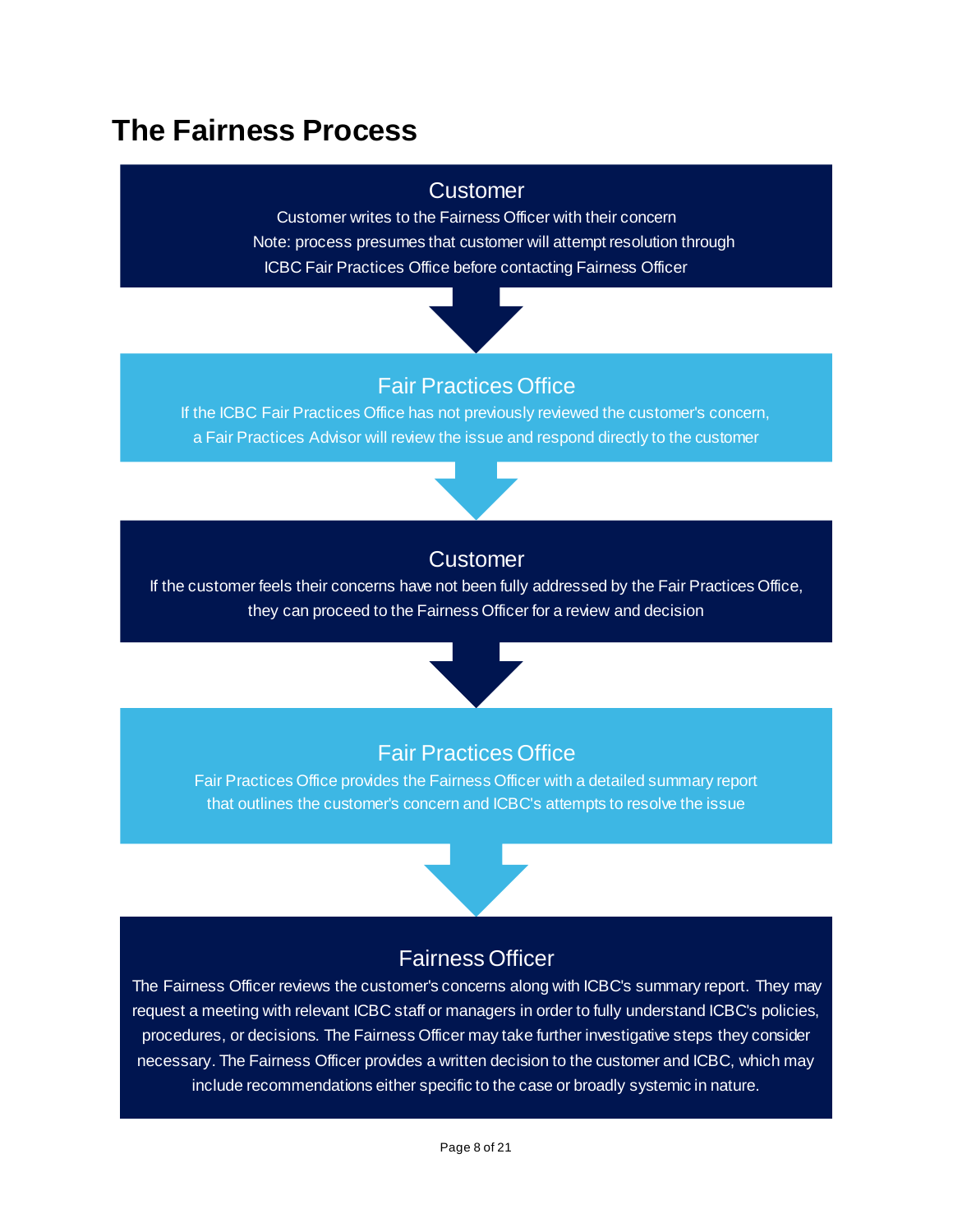## **Highlights of 2021/22**

After summer preparatory work, the Office of the Fairness Officer opened for business in November 2021 with a functional website for the submission of complaints. The Office, as at the writing of this report, is fully functional and is completing and reporting on complaint investigations. The subject areas of the 17 cases we have received in the first five months of the Office's operation (to the end of the 2021/22 fiscal year) are illustrated in the graph below, with further information in the statistics on the following page.

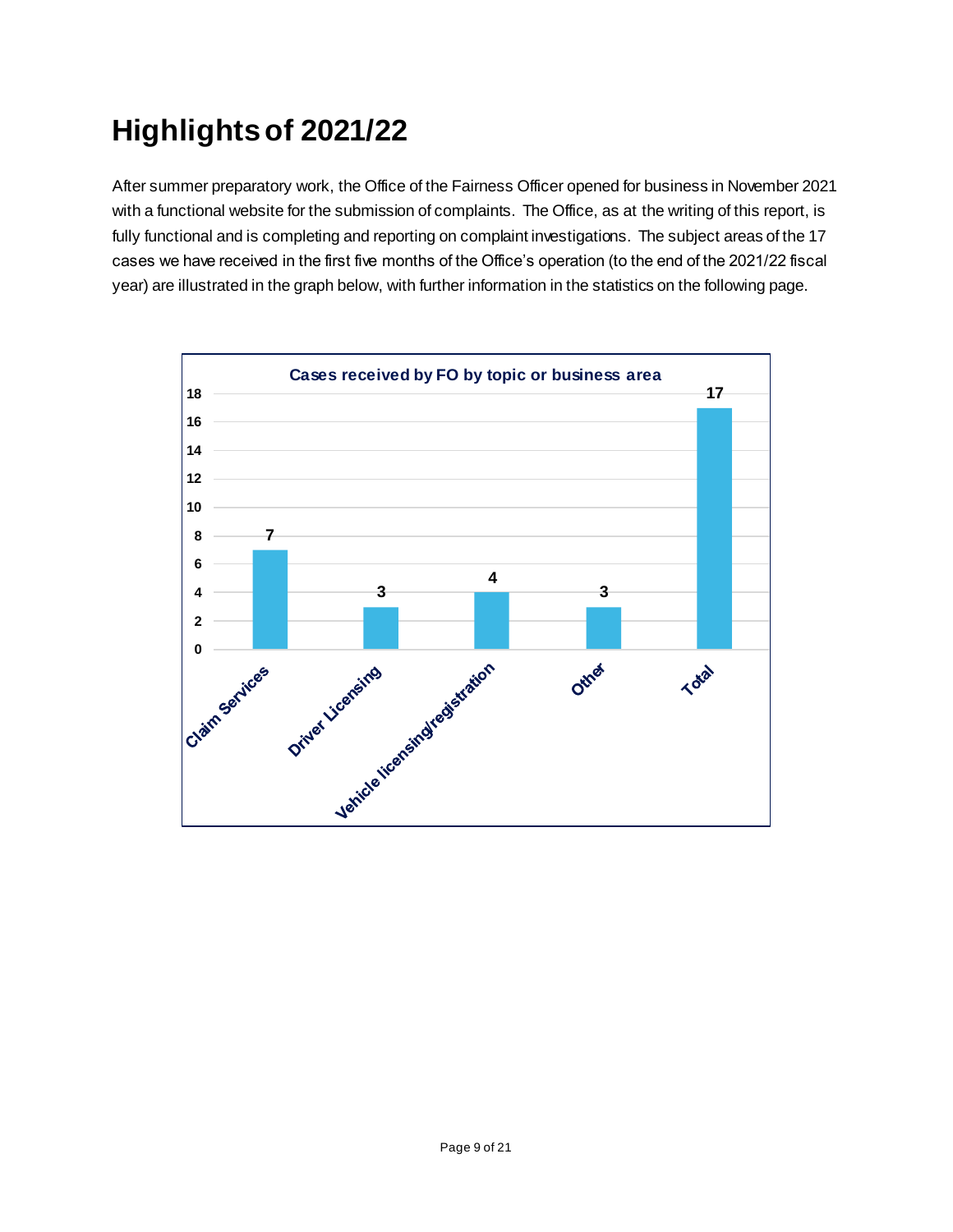## **Statistics of 2021/22**

| Cases received by the Fairness Officer (FO) - 2021/22 Fiscal |  |
|--------------------------------------------------------------|--|
| Total Cases received by the FO                               |  |
| Total Cases reviewed and closed                              |  |
| Files that remain open/pending FO response                   |  |

| Outcome of Cases Reported on by the FO |  |  |
|----------------------------------------|--|--|
| Determination of no unfairness         |  |  |
| Outside FO jurisdiction                |  |  |
| Customer withdrew complaint            |  |  |
| FO facilitated resolution              |  |  |
| Recommendation by the FO               |  |  |
| <b>Total Cases reviewed</b>            |  |  |

| Cases by Topic/Business Area of Complaints received by FO |  |  |
|-----------------------------------------------------------|--|--|
| <b>Claim Services</b>                                     |  |  |
| Driver Licensing                                          |  |  |
| Vehicle Licensing/Registration                            |  |  |
| Other                                                     |  |  |
| Total                                                     |  |  |

| Cases by Topic/Business Area of Complaints reported on by FO |  |  |
|--------------------------------------------------------------|--|--|
| <b>Claim Services</b>                                        |  |  |
| Driver Licensing                                             |  |  |
| Vehicle Licensing/Registration                               |  |  |
| Other                                                        |  |  |
| Total                                                        |  |  |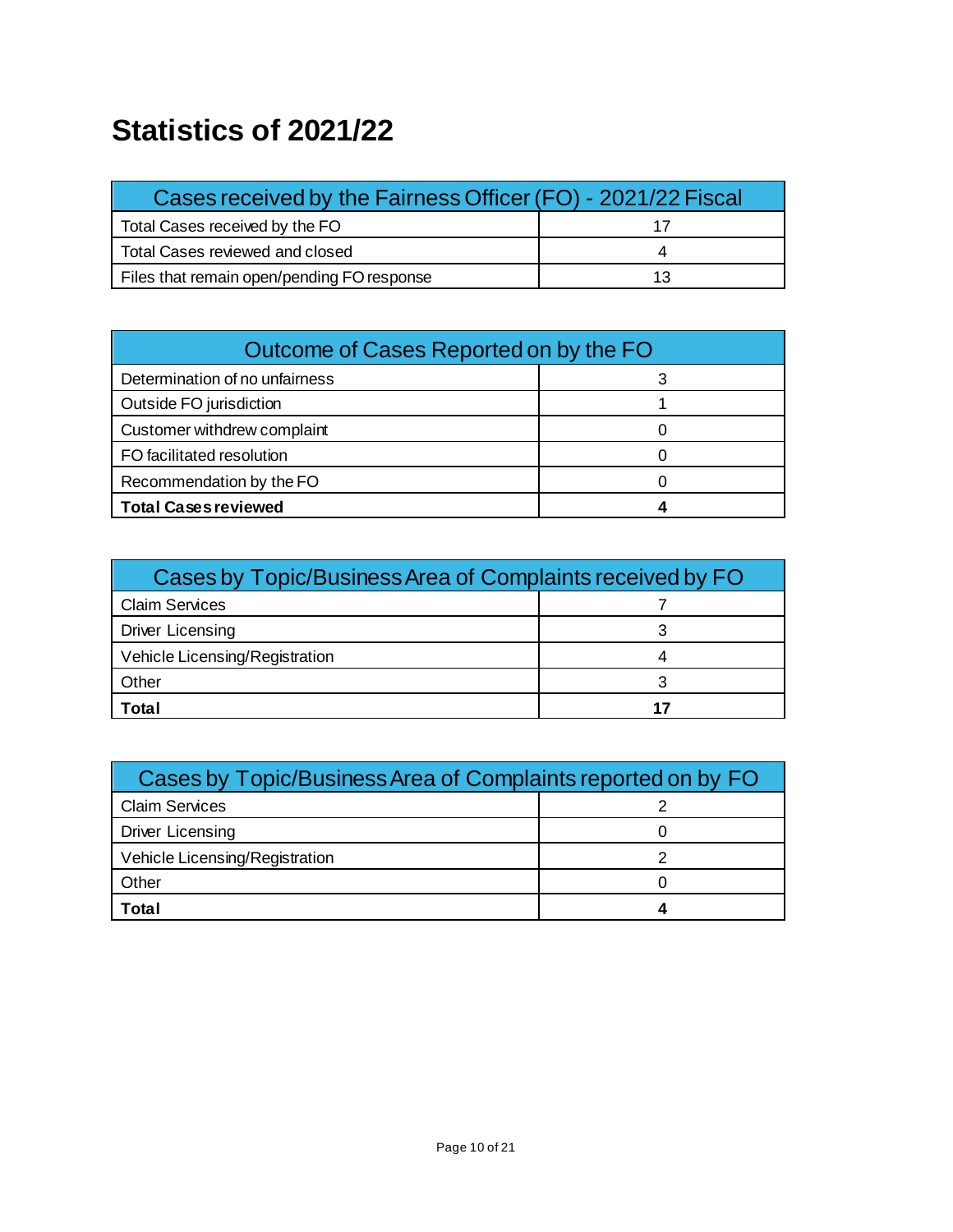## **Appendix A Case Summaries**

## Business Area: Vehicle Licensing Topic: Collector Plates

The complainant owned a vehicle that had been constructed in the 1980s and met the 25-year minimum vehicle age for the issuance of collector plates. The Corporation denied the complainant's request for collector plates on the basis that the vehicle, previously registered in Ontario after having been constructed in the US, did not resemble the vehicle that was listed on the vehicle identification number, or VIN. The criteria for the collector plate program include that the vehicle must not have been extens ively modified (other than upgrades for road safety) and must be in well-maintained condition, showing a high degree of fidelity to the appearance and condition of the vehicle when it was manufactured.

The complainant's vehicle was a highly modified Ford product, with the VIN identifying it as a particular Ford model. Only a very knowledgeable individual would have been able to recognize the visible portions of the car that formed the basis for the complainant's vehicle. Because the VIN could not be readily matched to a recognizable Ford product, the Corporation required the complainant to apply for a provincially-issued VIN, which was done. As the vehicle in the form in which it left the custom manufacturing plant was not the product of a recognized, federally-approved manufacturer, it was categorized as a "U-Bilt", meaning a vehicle constructed from a variety of parts supplied by different manufacturers.

None of this sat well with the complainant, who considered his vehicle to be a rare and unique example of a car that had a reasonable production run in the 1980s (in other words, it was not a one-off), and was clearly in excellent and well-maintained condition. But its provenance, and its origin as a highly modified but otherwise unrecognizable vehicle when finished, meant it could never meet the collector plate criteria, which were clear and defensible. On this basis I was unable to substantiate the owner's complaint.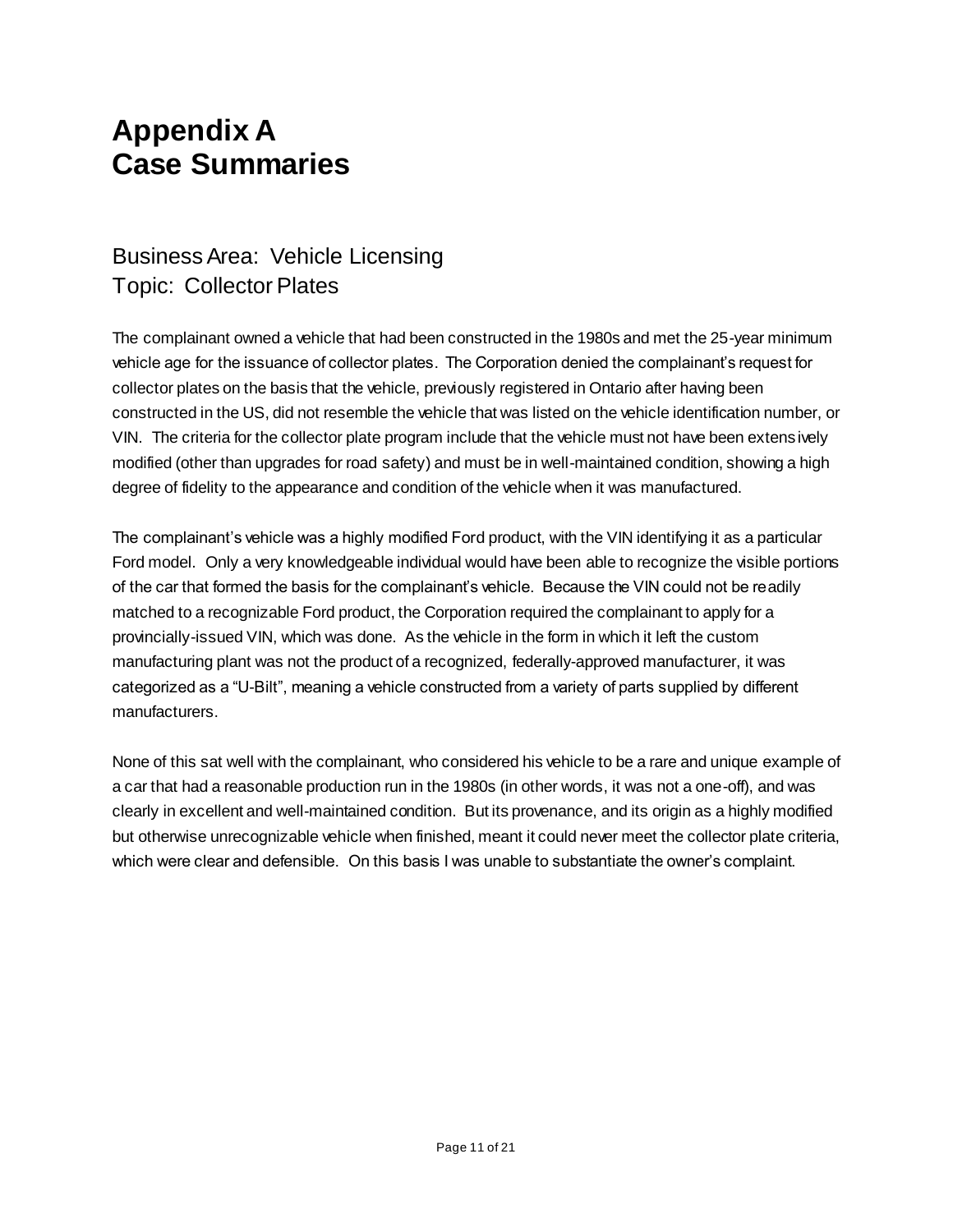## Business Area: Vehicle Licensing Topic: Veteran Plates

A veteran was concerned that ICBC refused to issue him veteran plates for his luxury grand touring passenger vehicle because his vehicle was not registered in his name; rather, it was registered in the name of the company he owned. He qualified as a veteran based on his military service; however, ICBC had informed him that under the Veteran Plates Program – a program established in partnership with the BC Veteran's Commemorative Association (BCVCA) - veteran plates cannot be placed on companyowned vehicles. They must only be used on the owner's vehicle registered in the owner's name.

The owner objected to this restriction because he had no corporate identification or logos on his vehicle, it was a passenger car never intended for any form of commercial use, and he was the only driver of that vehicle. He didn't think that the form of ownership should make any difference if the driver was a veteran and the vehicle was not obviously being used for commercial purposes. He also questioned ICBC's position that the Corporation did not have jurisdiction over the policy related to restrictions on vehicle ownership.

My review confirmed the information ICBC had provided to the owner. In 2004, the provincial government and ICBC worked with BCVCA to set criteria for inclusion into the BC Veteran Plates Program. BCVCA established the eligibility criteria and related policy; the Corporation agreed to simply administer the program by applying the criteria developed by the BCVCA. On this basis, neither ICBC nor the Fairness Officer had jurisdiction over his concern regarding the policy on the restriction on corporate ownership and the issuance of veteran plates.

Turning to whether ICBC had applied the criteria correctly, the BCVCA confirmed with my office what is clearly stated on ICBC's website - that veteran plates cannot be placed on "company-owned vehicles or vehicles owned by an organization, even when driven exclusively by a veteran". Therefore, even though the BCVCA had approved his application for veteran's plates, in this case, ICBC was correct when they refused to issue veteran plates for the company-owned vehicle.

On this basis, I was unable to substantiate the complaint. The Corporation was simply honouring its agreement with BCVCA. I did note to the complainant that he might want to take up his case in the form of further discussions with BCVCA; I also observed that leased vehicles (arguably a different type of corporate ownership) were permitted to have veteran plates.

Lastly, I made the courtesy observation to staff administering the Veteran Plates Program that the Corporation might wish to consider formalizing its agreement with BCVCA by way of regulation or similar instrument of law. That might make its task a bit easier when disputes arise.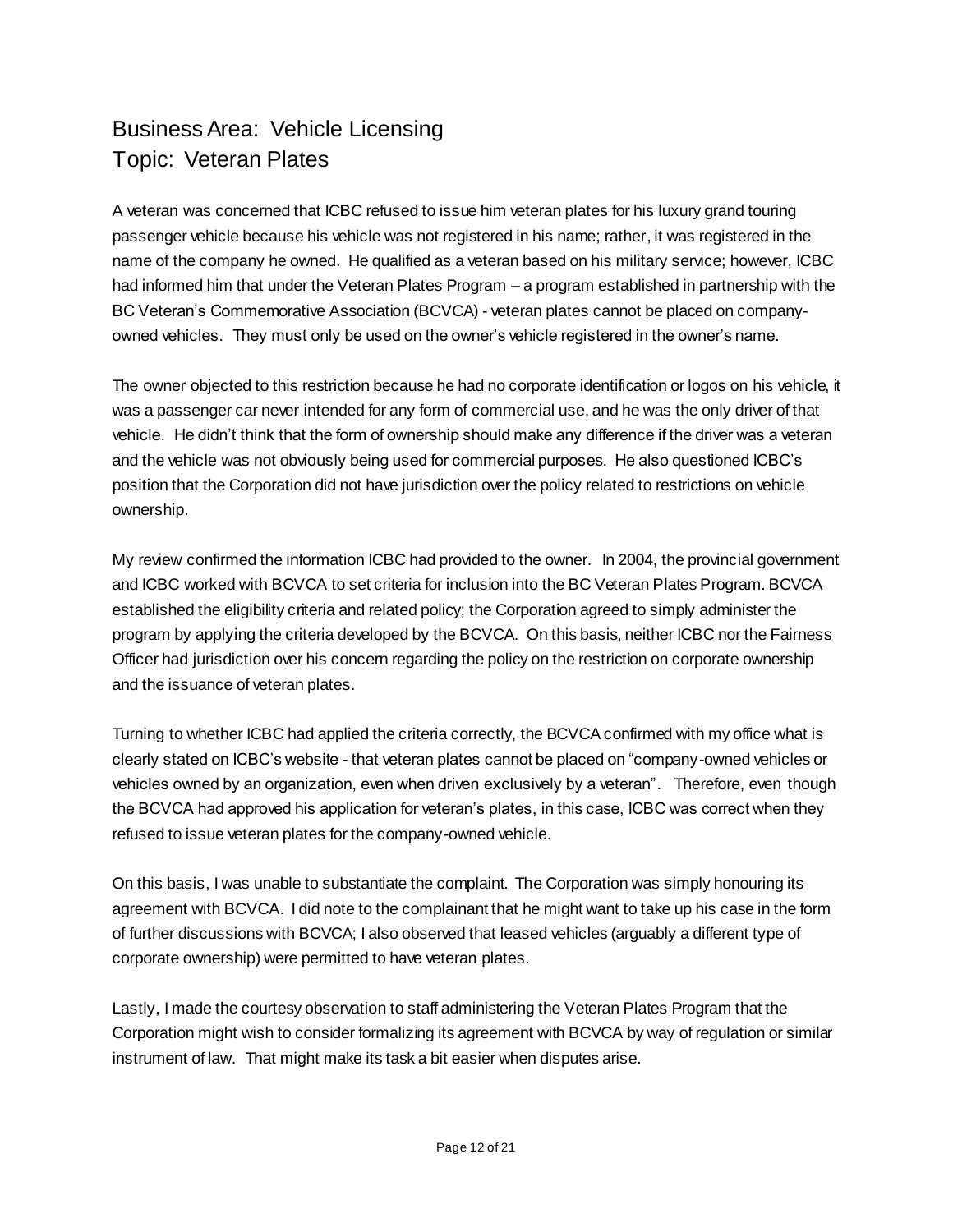## Business area: Claims Management Topic: Vehicle Finance Agreement

The complainant co-signed a vehicle loan to assist his former spouse, the new vehicle's owner. The former spouse then had a major accident, and the vehicle was written off. Following its standard practice, ICBC made a claim payout by way of cheque jointly payable to the former spouse and the finance institution. The complainant believed that the former spouse had used the payout to purchase a replacement vehicle. The complainant was extremely concerned that he was financially on the hook in a financing agreement for which the security – the vehicle itself – was now gone.

The complainant requested payout details from the Corporation, including information relating to the replacement vehicle now registered in the former spouse's name. The Corporation responded under the *Freedom of Information and Protection of Privacy Act* that it could not release this personal financial information without the consent of the former spouse. The complainant might have co-signed a loan, but unfortunately, he was not the vehicle co-owner, which would have given information access rights.

On the basis of the application of provincial privacy law I was unable to substantiate the co-signer's complaint – although he did remain at liberty to take his concerns to the Office of the Information and Privacy Commissioner. In the spirit of assistance as envisaged by section 56(2)(c) of the *Insurance Corporation Act*, I made the observation that the information he sought was most likely in the hands of the financial institution, and as the party to a contract with that institution, he would probably have full access to the information detailing the extent of his liability, and the nature of any security attaching to the loan agreement. Should the financial institution deny his information request, he might consider taking his concerns to the federal Access to Information Commissioner's office, as banks are federally-regulated institutions.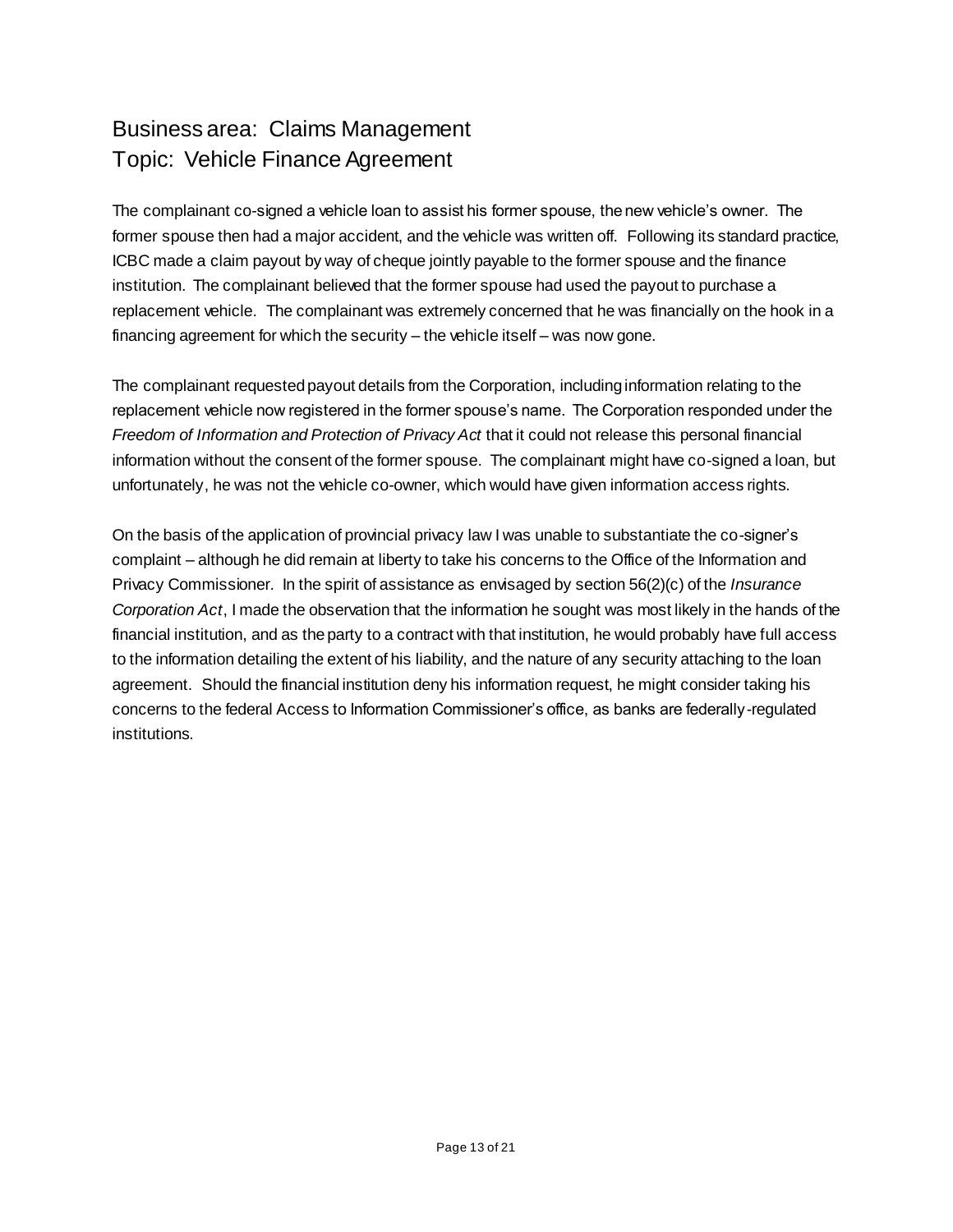## Business Area: Accident Claims Topic: Assessment of Liability

The complainant was involved in an intersection accident in Vancouver and believed the vehicle with which he collided was at fault for attempting a turn across the complainant's path in an unsafe manner while the light was yellow. The Corporation, relying on a witness statement from the driver of a vehicle that was behind the complainant's vehicle at the time of the collision, assessed the complainant's liability for the incident at 75%. The complainant disagreed with this assessment and believed he was also being unfairly assessed as he did not have collision coverage on his vehicle.

The complainant applied for a Claims Assessment Review (CAR), a free service provided to ICBC customers when dealing with relatively uncomplicated claims, and conducted by an independent arbiter who reviews the available facts and the applicable law. Following the CAR, the liability assessment remained unchanged. The complainant believed that the independent arbiter had not taken the time to read the complainant's extensive submission, and continued to disagree with the liability assessment. He then filed a complaint with the Fair Practices Office, who reviewed the file in detail and reported that there was no departure from law, policy or fair practices that appeared in the chronology of the file as managed by the Corporation. The complainant immediately filed a complaint with my office.

My reporting letter to the complainant was relatively brief, reiterating part of what the Fair Practices Office had said, which is that, even under the new Enhanced Care model that bars litigation as a form of judicial claim assessment, the complainant retains the right to take his concerns about the liability assessment to the Civil Resolution Tribunal – another independent forum that can review the facts and make its own liability determination.

As for me, I had no choice but to quote section 57 of the *Insurance Corporation Act*, a section that, along with the Fairness Officer Regulation, sets out the restrictions on my jurisdiction. Specifically, section 57(1) states that I may not comment or make recommendations on an amount payable by the Corporation, or the extent, as determined by the Corporation, that a person is responsible for an accident. Therefore, I could not investigate his concerns.

However, I did note that in theory, the only observations I could make in the matter of dollar amounts or determination of liability would be purely process related, for example, if the Corporation failed to conduct the most elementary examination of the evidence. Even then, I could not refer to the results, only to fair process. The entry bar for my participation would be high indeed, and was certainly not met in this case.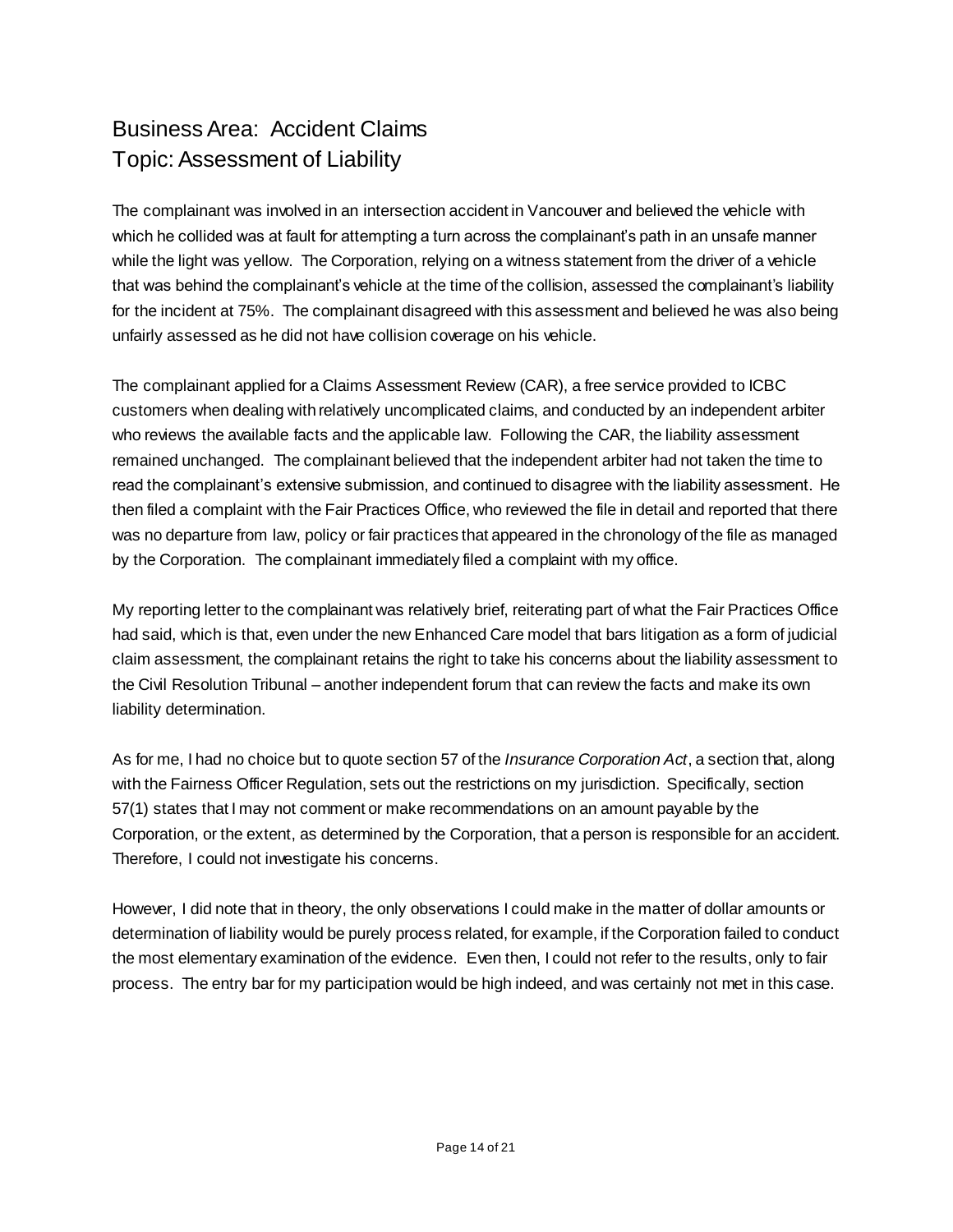## **Appendix B Case(s) Requiring a Fairness Officer Recommendation**

None to date.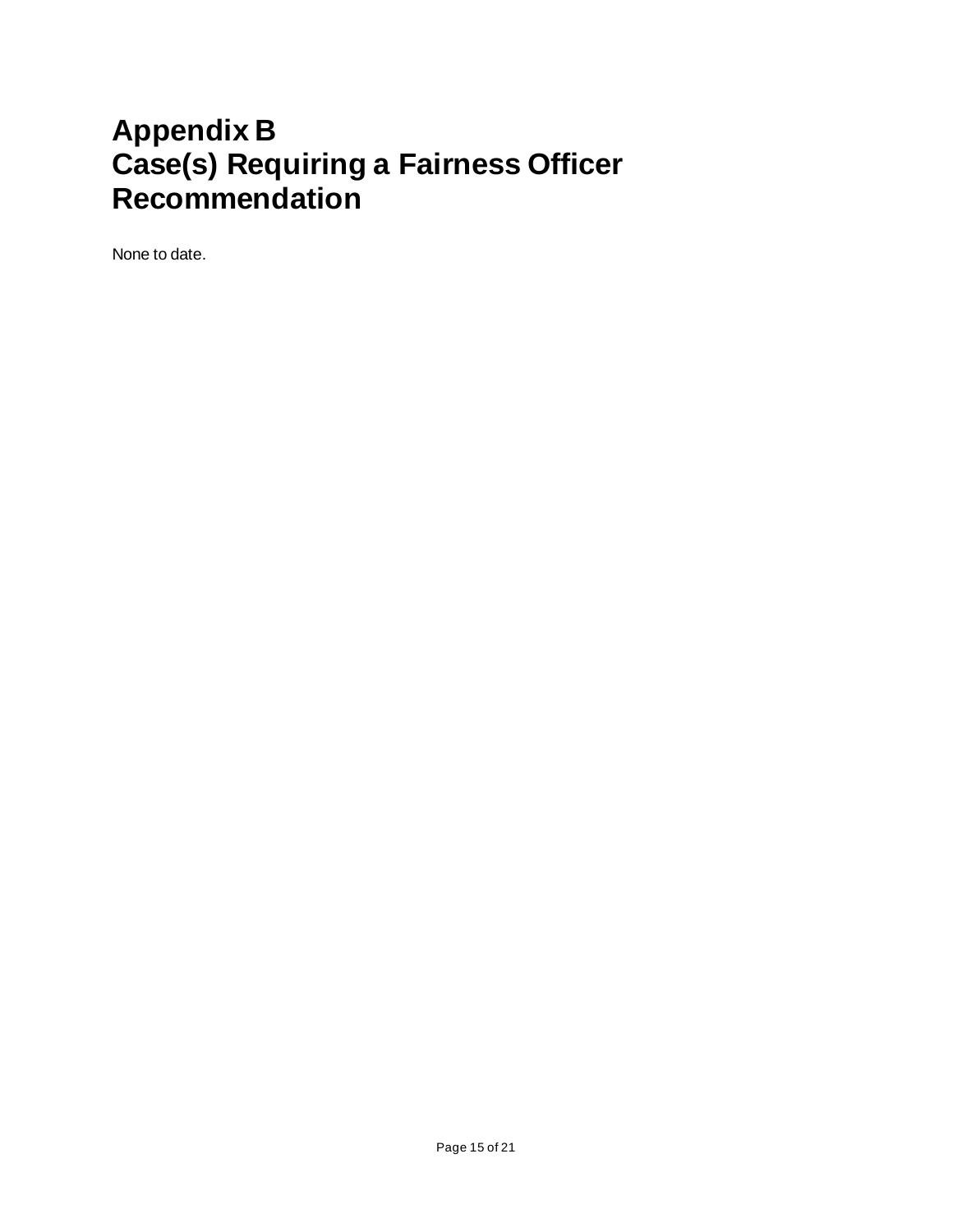## **Appendix C Terms and Conditions for the ICBC Fairness Officer**

June 12, 2021

Michael T. Skinner

Dear Mr. Skinner:

Congratulations on your appointment as the Fairness Officer (the "Officer"). ICBC is looking forward to working with you, ensuring ICBC's decisions, actions, and practices are transparent and fair.

The Officer position is established in Part 3 of the *Insurance Corporation Act* (the "Act"). The Officer's powers, duties and responsibilities are set out in the Act and the *Fairness Officer Regulation*, B.C. Reg. 142/2021 (the "Regulations").

This letter sets out in detail the terms and conditions of your Order-in-Council ("OIC") appointment OIC# 474-2021. The Officer is expected to comply with the terms and conditions outlined in this letter and the Officer's powers, duties, and responsibilities as set out in the Act and the Regulations.

This letter is not intended to duplicate or conflict with the powers, duties, and responsibilities of the Officer set out in the Act and the Regulations. To the extent of any conflict between the provision of this letter and the Act or the Regulations, the provisions of the Act or the Regulations will govern.

### Term

The initial term of your OIC appointment OIC# 474-2021 is for three (3) years, with an effective date of July 12, 2021 and with the possibility of renewal for additional three (3) year terms in accordance with s. 55 of the Act (the "Term").

### Location of Fairness Office

The Fairness Office (the "Office") and the Officer position may be operated in a virtual environment.

It will be up to the Officer to determine if physical office space is necessary, in consultation with ICBC's Board of Directors (the "Board") and in accordance with s. 55 of the Act, to ensure effective operations and the successful achievement of the Officer's mandate.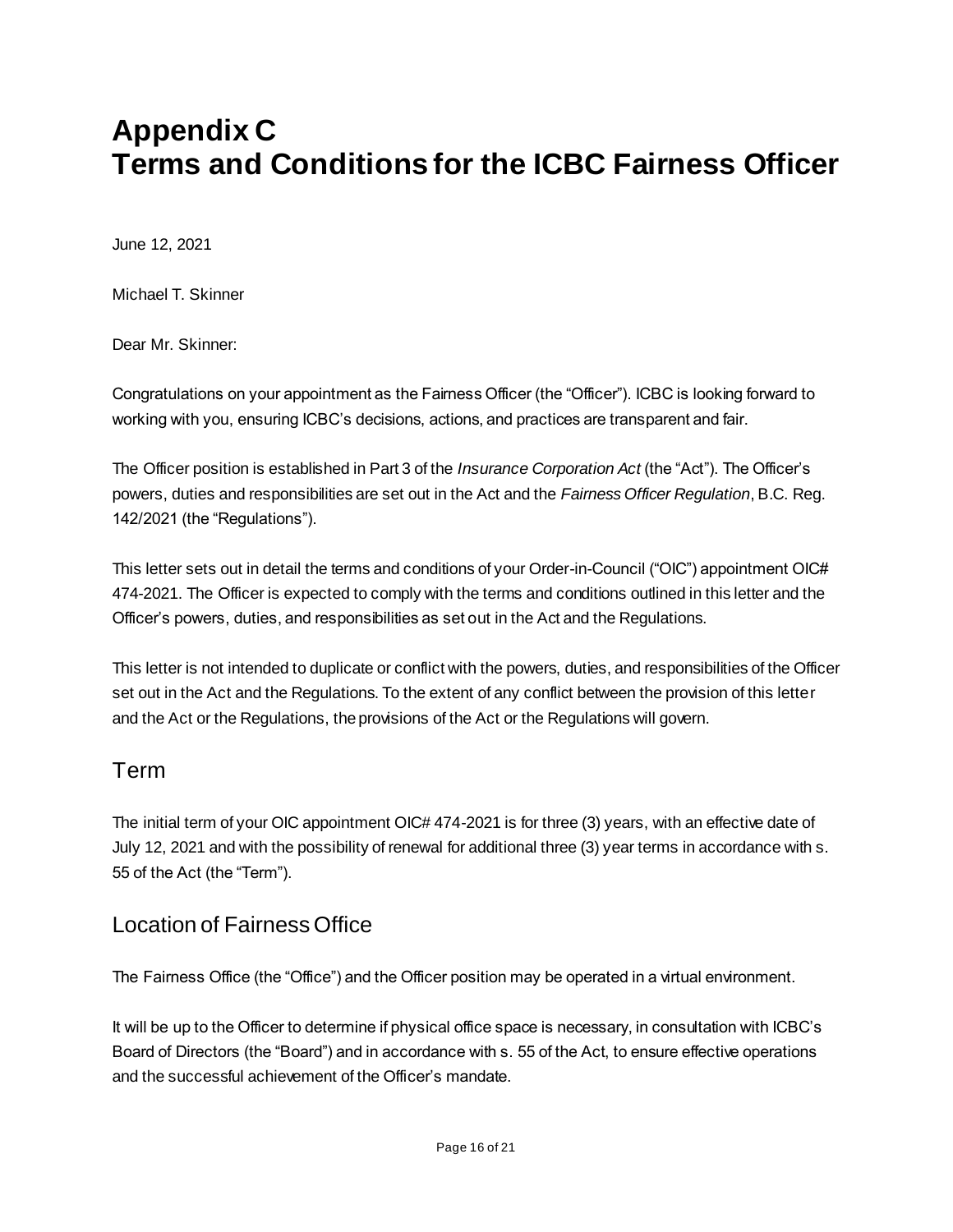## Responsibilities and Accountabilities of Role

The Officer will perform the following services, which are in addition to the Officer's powers, duties, and responsibilities as set out in the Act and the Regulations:

#### i. **Establish the Fairness Office**

- Work with ICBC to establish the Office, including determining operational needs, any staffing requirements, and physical office space, if necessary.
- Hire and/or contract staff if and as necessary, after consultation with the Board.
- Develop and implement a stakeholder consultation plan that will inform the policies and procedures for the Office.
- Establish processes, policies and procedures for the Office, informed in part by the consultation with stakeholders, to be fully operational no later than October 31, 2021.
- Prepare a budget for the Board's approval, covering the period between the effective date of your OIC appointment OIC# 474-2021 to the end of the 2021/2022 fiscal year by August 31, 2021. Thereafter, the Officer will submit an annual budget in accordance with s. 55 of the Act by September 30 for the subsequent fiscal year.

#### ii. **Administration**

 The Officer is responsible for the administration of the Office, including obtaining support services necessary to fulfil the Officer's mandate.

#### iii. **Reporting**

- ICBC will, upon request, make all reasonable efforts to provide information and data to assist the Officer in meeting their reporting obligations as established in the Act and the Regulations.
- ICBC will assist the Officer with the development and maintenance of a publically accessible website. If the Officer chooses to host a publically accessible website without ICBC's support, for information security reasons, the hosting of the website is to be done in consultation with ICBC.
- The Officer will submit to the Board a report on expenditures on a quarterly basis in accordance with s. 2 of the Regulations within two weeks of the end of the quarter.

(collectively, the "Services")

### Time Commitment

While daily availability is not essential, availability for telephone meetings on two-to-three days' notice and face-to-face meetings on one-to-two weeks' notice is required.

The time commitment will be dependent on the number and complexity of the complaints received by the Office. There may be a greater time commitment immediately following the Officer's appointment in order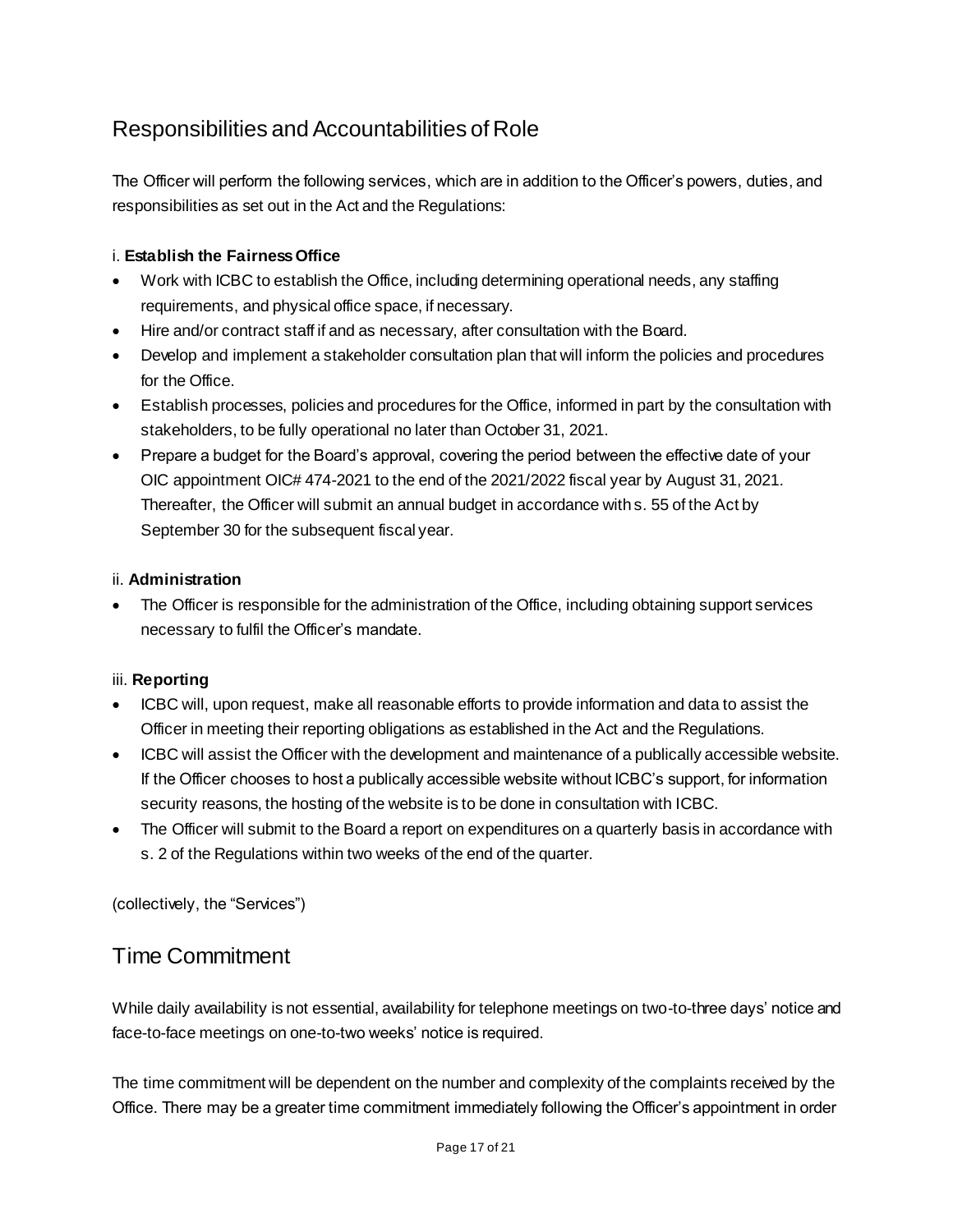to establish the Office, develop processes and procedures, and undertake the initial stakeholder engagement.

It is anticipated the time commitment required will be between 0.25 and 0.5 full time hours averaged on an annual basis.

### ICBC Policies

In providing the Services, the Officer must adhere to the provisions of the most current version of the following ICBC policies, as applicable:

- (a) ICBC Code of Ethics;
- (b) Information Security;
- (c) Diversity, Equity and Inclusion;
- (d) Privacy;
- (e) Acceptable Use;
- (f) Health and Safety;
- (g) Respectful Workplace;
- (h) Alcohol, Cannabis, Controlled Drugs and Medication;
- (i) Security;
- (j) Corporate Acquisition; and
- (k) Use and Protection of Corporate Assets.

ICBC will provide a copy of the most current ICBC Code of Ethics and Information Security policy to the Officer for acknowledgement and signature confirming awareness and acceptance prior to the commencement of the Services, and annually thereafter.

ICBC will also provide a copy of each of the foregoing policies to the Officer prior to the commencement of the Services.

## Relationship of the Officer, ICBC and Staff

The Officer will ensure that the Services are provided exclusively by the Officer. Notwithstanding this limitation, the Officer may retain, as may be necessary and in accordance with s. 55 of the Act, staff to assist the Officer in providing the Services (the "Staff").

ICBC staff will make themselves available to provide any necessary support for the Officer in establishing the Office, and also ongoing support for the Officer and their Office. However, the Officer may retain Staff to support the Office. In that event, the Officer warrants that all Staff have the required qualifications,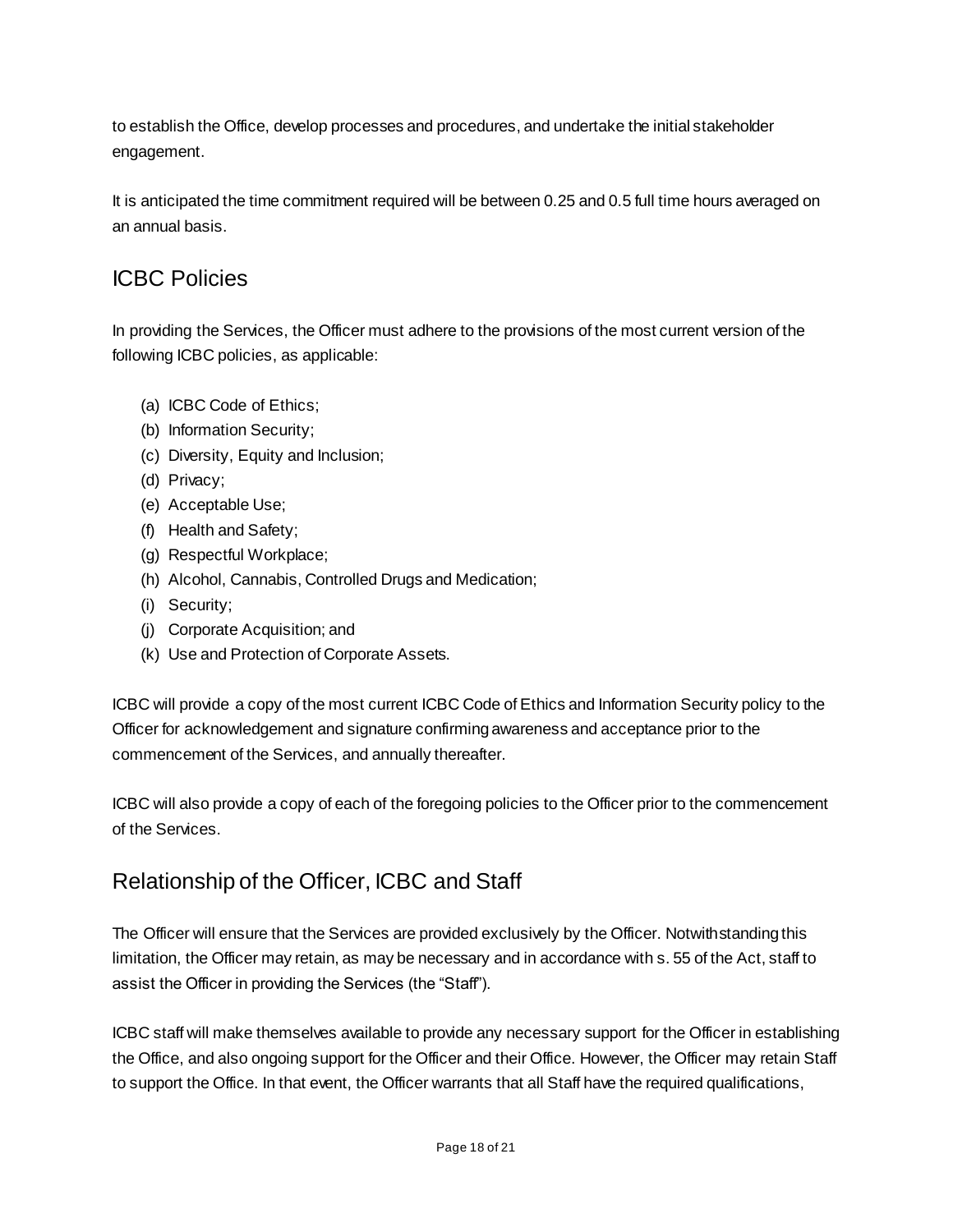skills, and experience to provide the Services and will provide the Services in accordance with terms and conditions outlined in this letter, the Act and the Regulations.

All Staff are required to read and acknowledge, by way of signature, the most current ICBC Code of Ethics and Information Security policy prior to assisting the Officer in providing the Services, and annually thereafter.

No person retained by the Officer will be an employee or agent of ICBC.

As a government appointed position, the Officer agrees that the Officer is not an employee or agent of ICBC and has no authority to bind, commit or speak for or on behalf of ICBC.

### **Compensation**

#### **Services**

ICBC will pay the Officer one hundred twenty-five dollars (\$125.00) per hour plus Goods and Services Tax and Provincial Sales Tax as applicable during the Term for performance of the Services upon receipt of an account from the Officer.

#### **Expenses**

ICBC will reimburse the Officer for any necessary expenses, including necessary Staff costs to assist the Officer in fulfilling the Officer's duties, over the Term and in accordance with the budgeting process prescribed in the Regulations.

#### **Invoicing**

The Officer will submit invoices providing a breakdown of time and services performed. The Officer will identify expenses on a separate invoice and will provide original receipts. ICBC will pay the Officer within thirty (30) business days of receipt of an invoice.

### **Confidentiality**

Recognizing that any fairness complaint could later become the subject of litigation, and that information or documents received in the course of reviewing fairness complaints should not lose any claim of privilege which may attach to them: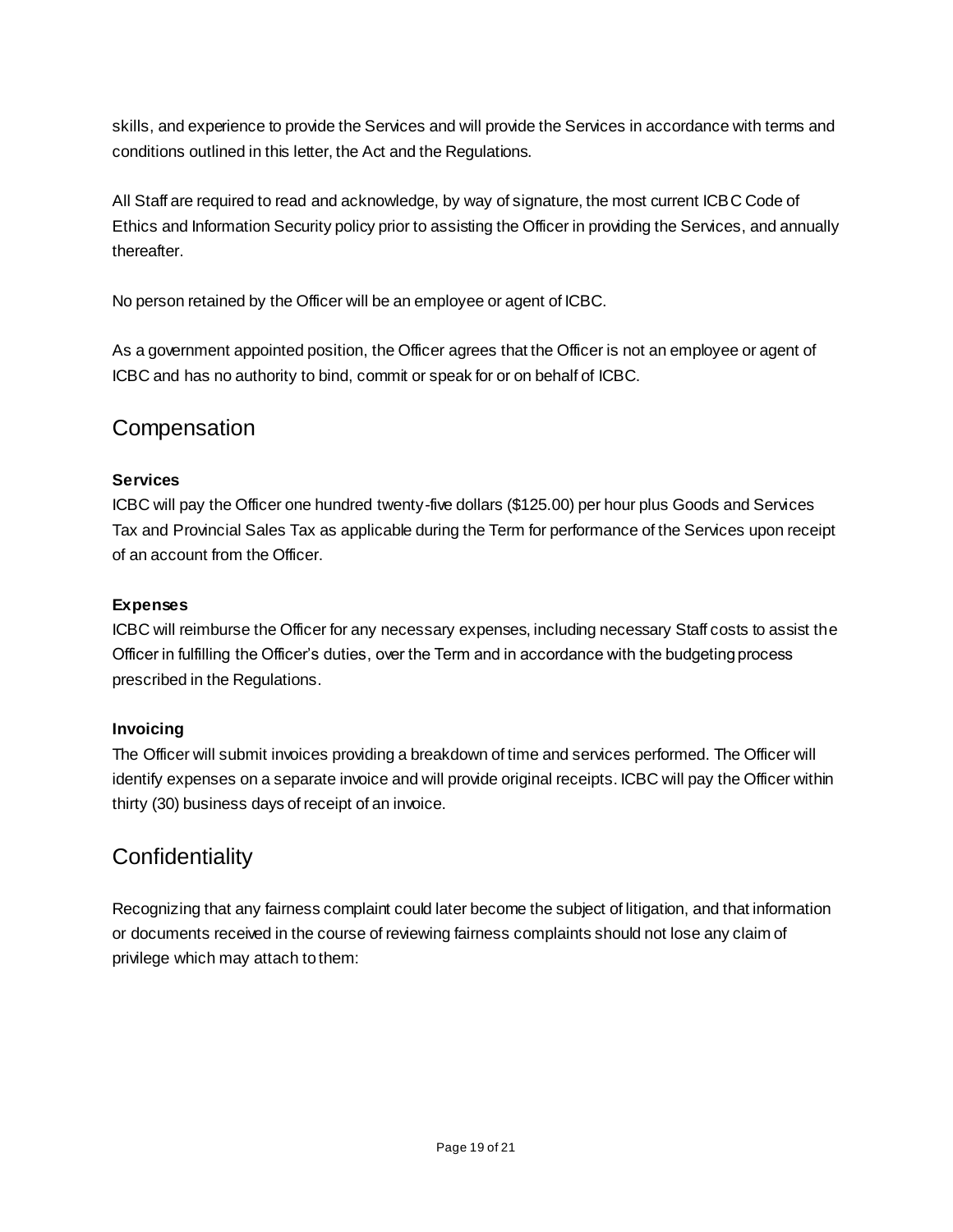The Officer and Staff will,

- i. Maintain the confidentiality of all information and documents provided to the Officer;
- ii. Not disclose to any person, including the other party, any information or documents provided to the Officer by ICBC or the complainant without the consent of the party who provided the information or document having been obtained in advance;
- iii. If appropriate, obtain a written agreement from ICBC or the complainant that any confidential information or documents shared with them will be kept in strict confidence and not disclosed to any other person unless required by law; and
- iv. Not refer any information or documents in any correspondence, report, or recommendation without the consent of the party who provided the information or document having been obtained in advance.

## Performance Appraisals

Your formal Performance Appraisal for reappointment will be coordinated by the Crown Agencies and Board Resourcing Office and include consultation with you, the Board, Ministry responsible for ICBC, stakeholders, and Cabinet. This process will be initiated eight (8) months prior to your three (3) year term end.

The Board may make changes to the terms and conditions of this letter as appropriate, subject to the approval of the Minister responsible for ICBC.

## General Conduct Principles for Public Appointees and Conflict of Interest

Government appointees are expected to meet high standards of conduct, which enhance and maintain public confidence in the operation of B.C.'s public agencies, boards, and commissions. They must act to instil public confidence in their actions and decisions. Please review the following link with more information: General Conduct Principles for Public Appointees - [Board member information -](https://www2.gov.bc.ca/gov/content/bcpublicsectorboardapplications/learn/board-member-information#conduct) Province of [British Columbia \(gov.bc.ca\)](https://www2.gov.bc.ca/gov/content/bcpublicsectorboardapplications/learn/board-member-information#conduct).

Note: The above is the minimum for public sector appointees. Additional standards of conduct and conflict of interest provisions that apply to the Fairness Officer are specified in the ICBC Code of Ethics.

The Officer may provide services to other clients during the Term, so long as such services are not performed on ICBC's premises or using ICBC equipment and do not interfere or conflict with the terms and conditions outlined in this letter and the Officer's powers, duties and responsibilities as set out in Act and the Regulations.